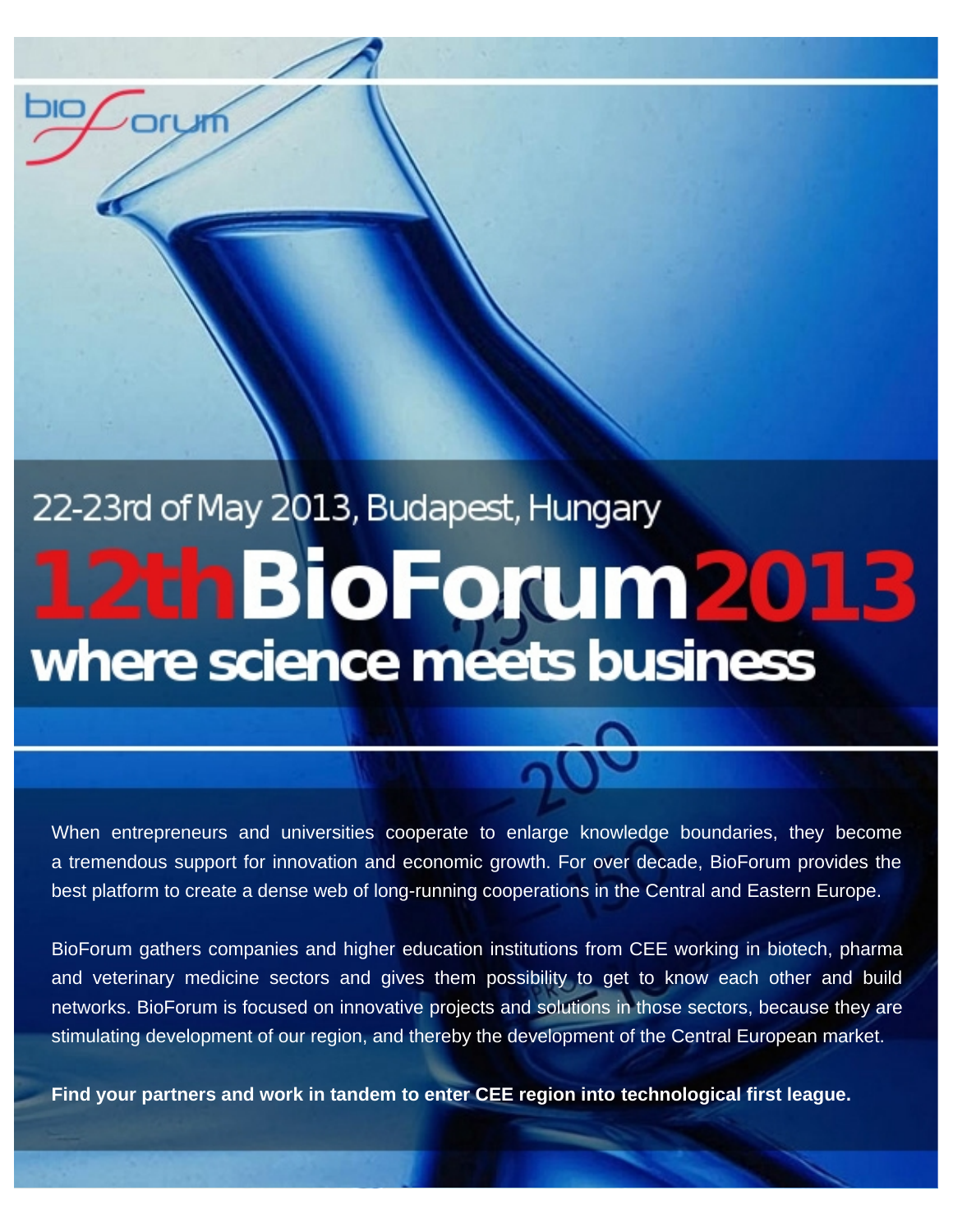| find your<br>chance                         | <b>Find cooperations</b><br>$\bullet$ .<br>• Screen of the CEE biobusiness environment                                                                                                                    |
|---------------------------------------------|-----------------------------------------------------------------------------------------------------------------------------------------------------------------------------------------------------------|
| establish<br><b>business</b><br>partnership | Establish long-term strategic partnerships – they work best<br>$\bullet$ .<br>Start with a shared vision and develop common strategy<br>$\bullet$ .<br>• Start the dialogue – encourage exchange of ideas |
| discover your<br><b>Opportunities</b>       | <b>Present your research projects</b><br>$\bullet$ .<br>Present your offer for entrepreneurs<br>$\bullet$                                                                                                 |

# *BioForum Target:*

- Companies from biotech, pharma and veterinary medicine sectors
- Companies offering services: consulting, diagnostic, CRO, breeding of experimental animals, bioinformatics and others from the *Life Science* sector
- Scientists looking for (bio)business partners
- Universities, Research Centers
- Technology Transfer Centers, Technology Parks and Incubators
- Investors (Venture and Seed Capital)
- Patent and attorney offices

## *BioForum offers:*

# *Exhibition booths:*

- Inform your potential clients and business partners about your projects and services
- Be more visible for BioForum participants
- Attend in BioPartnering on your booth
- Listen to biobusiness specialists during lectures

Each of exhibitors receives an opportunity to participate in BioPartnering on the own exhibition booth (or in BioPartnering boxes) and access to lectures conducted by specialists from around the world.

## *Company presentation:*

- The fastest and most effective way to attract potential partners among all BioForum participants
- In 20 min slot present your commercial products, services, partnership or/and licensing opportunities
- Give a vivid presentation and mark your presence on the Central and Eastern European scene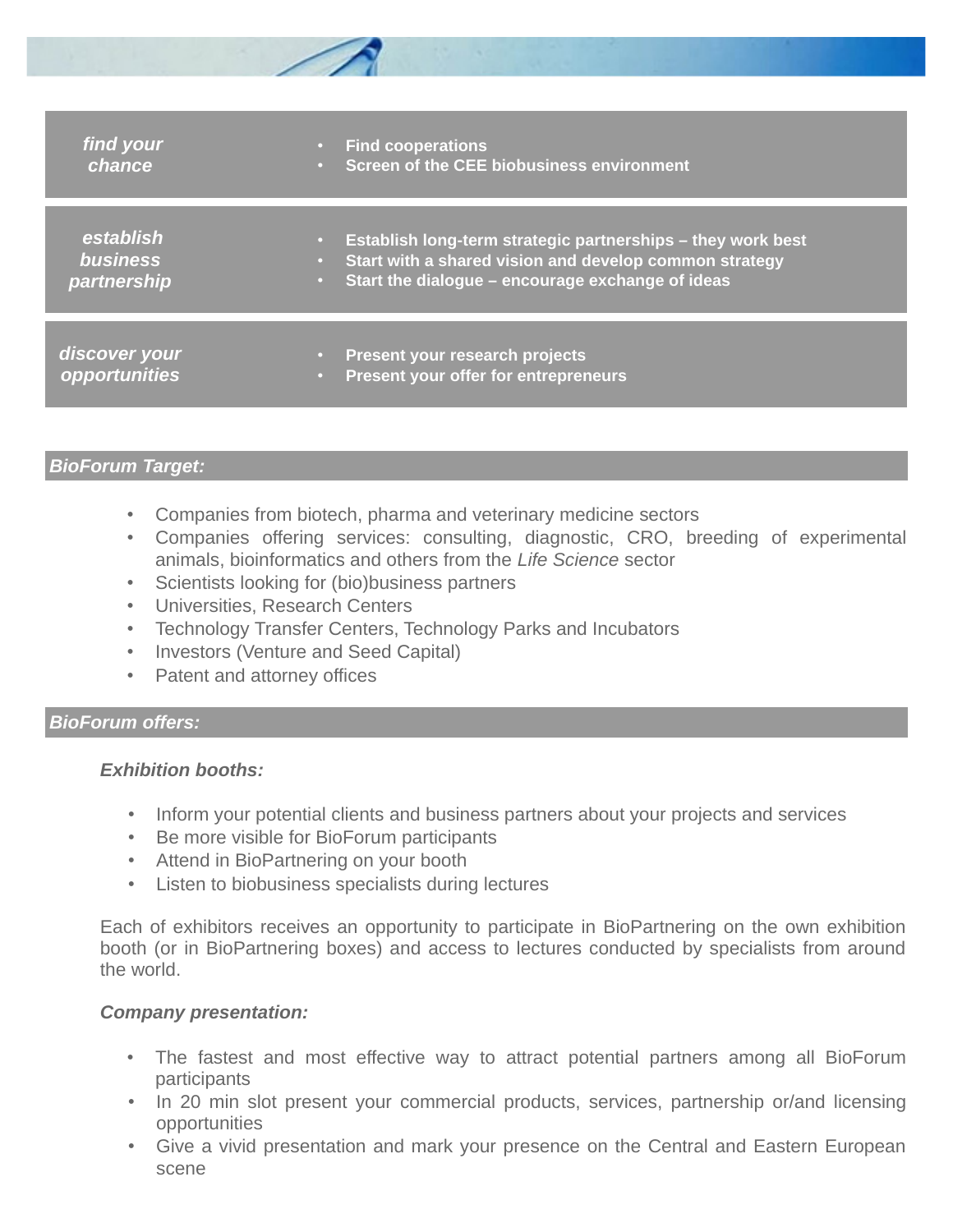

#### *BioPartnering:*

• Arranged *face to face* business meetings with potential partners: investors, representatives from biotech, pharma and veterinary

Each meeting lasts 30 minutes. It gives possibility to attend up to 20 *B2B* meetings during 2 days of BioForum.

#### *BioPartnering in 4 steps:*

| <b>Action</b>                                                                                                                                                                                                                                                                                                                                                                                                    | <b>Time Schedule</b>                                                                                                                                                                                                |
|------------------------------------------------------------------------------------------------------------------------------------------------------------------------------------------------------------------------------------------------------------------------------------------------------------------------------------------------------------------------------------------------------------------|---------------------------------------------------------------------------------------------------------------------------------------------------------------------------------------------------------------------|
| 1. Reporting the participation<br>Notify your participation via e-mail (sales@biotechconsulting.pl) or<br>register online through BioPartnering software (software will be available<br>from February 2013 on www.cebioforum.com).<br>2. Filling in the profile<br>Fill in all information about your company, your requirements, which help<br>other participants to find you as a potential partner            | Starting from now you can book your<br>participation in BioPartnering and fill in the<br>profile of your company. The earlier we<br>receive your application, more potential<br>business partners we can offer you. |
| 3. Arranging B2B meetings<br>Each participant has an access to the BioPartnering list and can see<br>others' profiles. You can choose those potential business partners, who<br>you would like to meet at the event and book meetings with them.                                                                                                                                                                 | About two months before BioForum.                                                                                                                                                                                   |
| <b>Additional value</b>                                                                                                                                                                                                                                                                                                                                                                                          |                                                                                                                                                                                                                     |
| We help our participants to find proper business partners for B2B meetings. We have a database of Central European<br>companies and Universities, so we look for them not only among BioForum participants, but also from outside. Searching<br>potential business partner will start with your company registration to BioPartnering and placing a DETAIL description of<br>what will you look for on BioForum. |                                                                                                                                                                                                                     |

**4.** *B2B* **meetings at BioForum** BioForum – 22-23rd May 2013, Budapest

## *Lectures/seminars:*

- Receive the news about the CEE region
- Get to know with hot topic in biobusiness sector
- Find solutions to your every day problems given by the experienced specialists